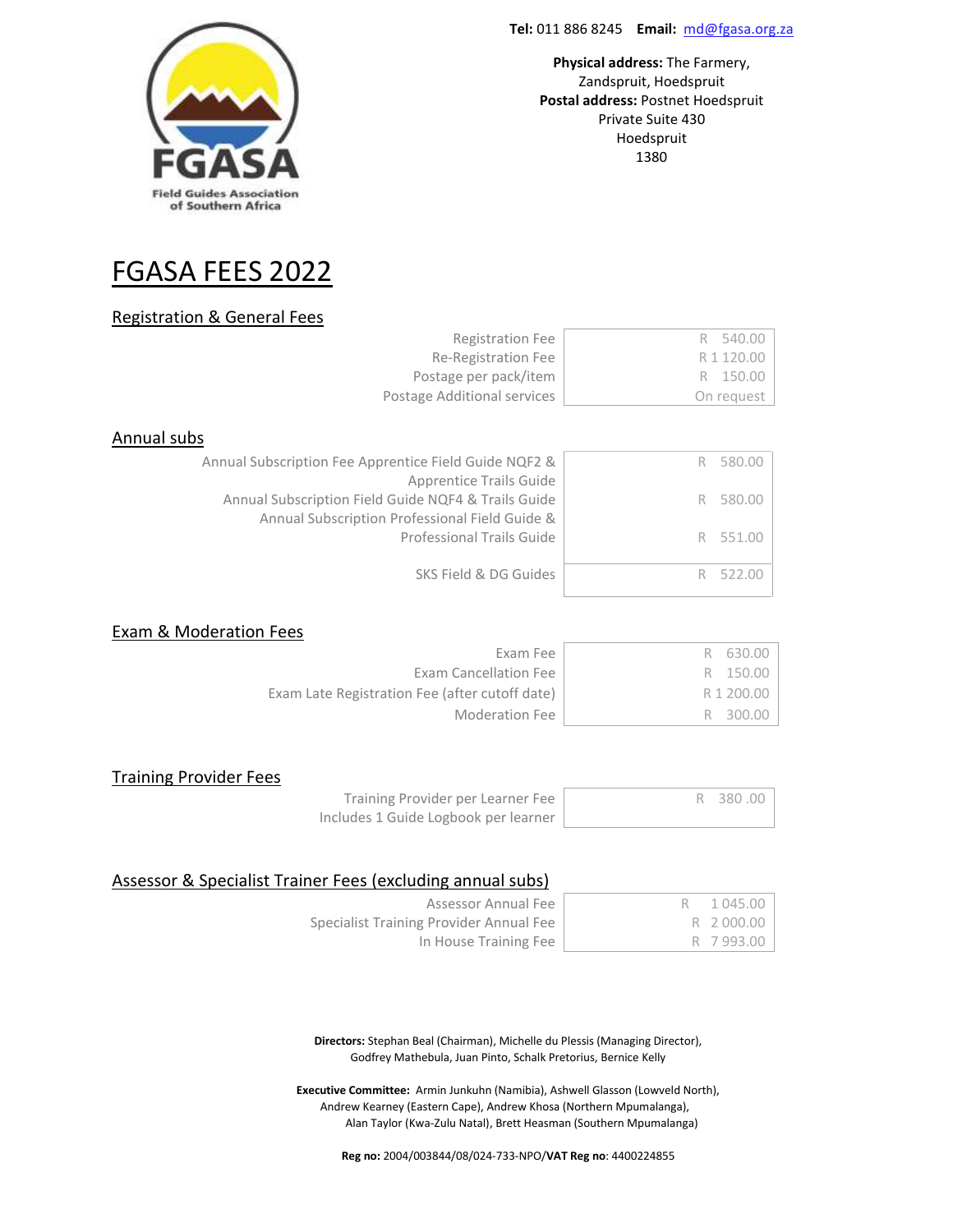**Physical address:** The Farmery, .<br>Zandspruit, Hoedspruit Postal address: Postnet Hoedspruit Private Suite 430 **Postal and Suite 11**  $1380$ Fontainbleau



# FGASA PACKAGES 2022

## FGASA Guiding Certificates

| FGASA Apprentice Field Guide NQF2 e-book training material**<br>FGASA Apprentice Field Guide NQF2 hard copy training material**<br>FGASA Marine Guide NQF2 e-book training material**<br>FGASA Marine Guide NQF2 hard copy training material**<br>FGASA Culture Guide NQF4** | R 2100.00<br>2 600.00<br>R<br>2 410.00<br>R<br>2 910.00<br>R<br>R 2 205.00 |
|------------------------------------------------------------------------------------------------------------------------------------------------------------------------------------------------------------------------------------------------------------------------------|----------------------------------------------------------------------------|
| FGASA Field Guide NQF4<br>Elective choices & recommended books<br><b>FGASA Professional Field Guide</b><br><b>FGASA Trails Guide</b>                                                                                                                                         | 1 000.00<br>R<br>On request<br>R 1965.00<br>R                              |

**\*\*Inclusive of Registration, Certificate, Postage & Annual Subs**

## NEW Special Courses

| Advanced Astronomy | R 1060.00* |
|--------------------|------------|
|                    |            |

**\*Inclusive of Registration, Manual, Workbook & Certificate, excludes postage**

## FGASA non-Guiding Nature Enthusiast Certificate

| Nature Enthusiast Certificate Fee e-book training material                 | R 1800.00*  |
|----------------------------------------------------------------------------|-------------|
| Nature Enthusiast Certificate Fee hard copy training material              | R 2 300.00* |
|                                                                            |             |
| Advanced Nature Enthusiast Certificate Fee e-book training material        | R 1400.00*  |
| Advanced Nature Enthusiast Certificate Fee hard copy training              | R 1900.00*  |
| material                                                                   |             |
|                                                                            |             |
| ALL enthusiast exams                                                       | 630.00<br>ĸ |
| *Inclusive of Registration, Course fee & materials. No annual subs are due |             |

**Directors:** Stephan Beal (Chairman), Michelle du Plessis (Managing Director), Godfrey Mathebula, Juan Pinto, Schalk Pretorius, Bernice Kelly

**Executive Committee:** Armin Junkuhn (Namibia), Ashwell Glasson (Lowveld North), Andrew Kearney (Eastern Cape), Andrew Khosa (Northern Mpumalanga), Alan Taylor (Kwa-Zulu Natal), Brett Heasman (Southern Mpumalanga)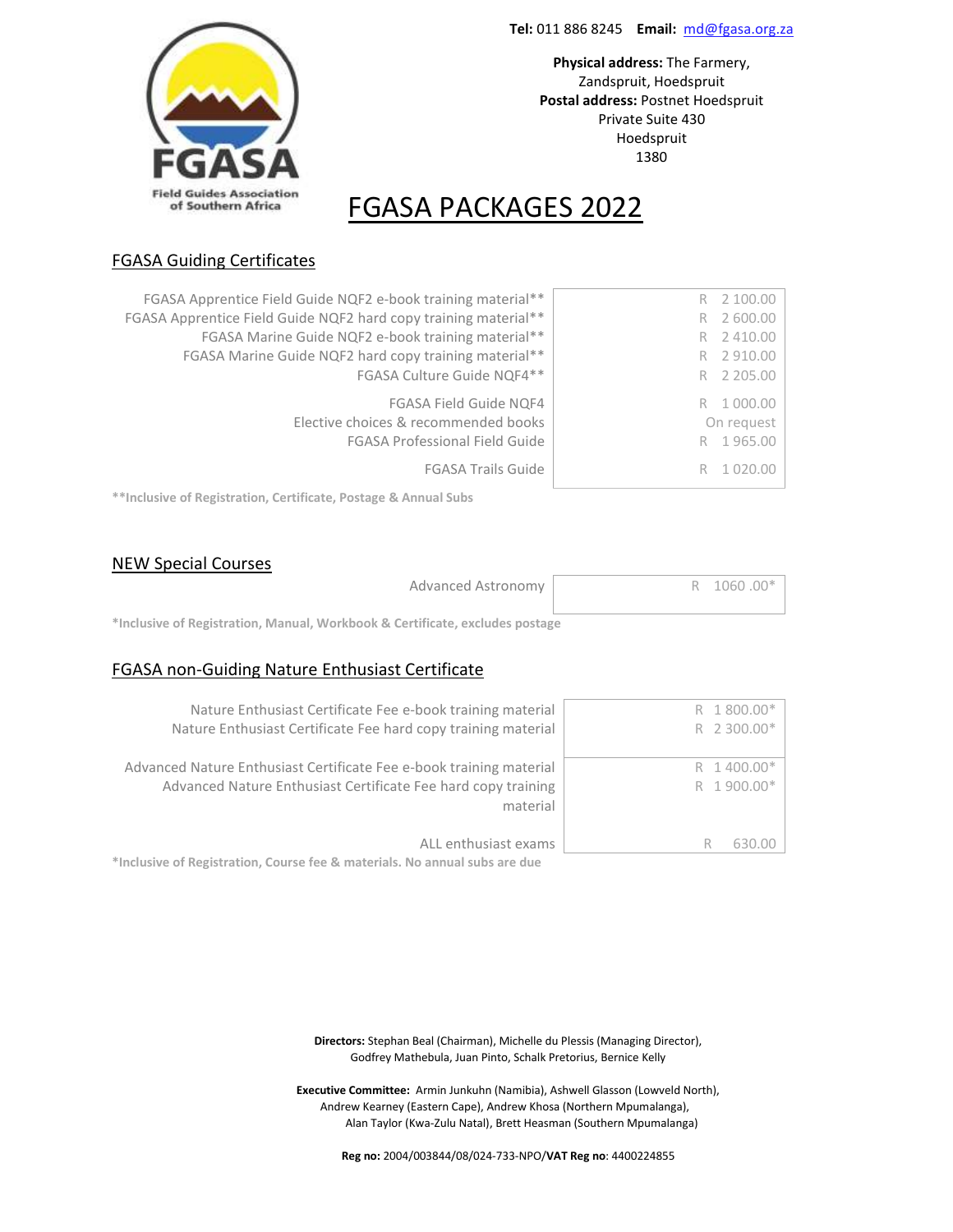**Physical address:** The Farmery, .<br>Zandspruit, Hoedspruit Postal address: Postnet Hoedspruit Private Suite 430 **Postal and Suite 11**  $1380$ Fontainbleau



## JUNIOR FGASA 2022

## Junior FGASA/Kids in the Wild Pangolin 8-13 years

| Pangolin Course - Registration, Manual and Workbooks (excl. | R 1240.00     |
|-------------------------------------------------------------|---------------|
| postage)                                                    |               |
| Pangolin Online - Interactive Course (Optional extra)       | Contact FGASA |
| Duration $-12$ weeks (2 lessons a week)                     |               |

## Junior FGASA Nature Ambassador 14-17 years

| Nature Ambassador Registration & Course (excl. postage) old | 820.00    |
|-------------------------------------------------------------|-----------|
| qualification, pre 2022.                                    |           |
| Nature Ambassador Registration & Course (excl. postage) new | R 1470.00 |

# FGASA OTHER FEES 2022

Corporate Membership Fees

| Lodge Corporate Membership Fee                   | 600<br>R<br>4 |  |
|--------------------------------------------------|---------------|--|
| <b>Advertising fees non FGASA members</b>        |               |  |
| Advertising Non-Members Annual Package           | 400.00        |  |
| Advertising Non-Members once off per Advert      | 800.00<br>К   |  |
| Safari Gear and Accessories exclusive of postage |               |  |
| <b>FGASA Cap</b>                                 | 120.00        |  |
| <b>FGASA Soft Shell Jacket</b>                   | 750.00        |  |
| # jamfgasa Fleece                                | 700.00        |  |
| <b>FGASA Buff</b>                                | 160.          |  |

**Directors:** Stephan Beal (Chairman), Michelle du Plessis (Managing Director), Godfrey Mathebula, Juan Pinto, Schalk Pretorius, Bernice Kelly

FGASA Badge R 50.00

**Executive Committee:** Armin Junkuhn (Namibia), Ashwell Glasson (Lowveld North), Andrew Kearney (Eastern Cape), Andrew Khosa (Northern Mpumalanga), Alan Taylor (Kwa-Zulu Natal), Brett Heasman (Southern Mpumalanga)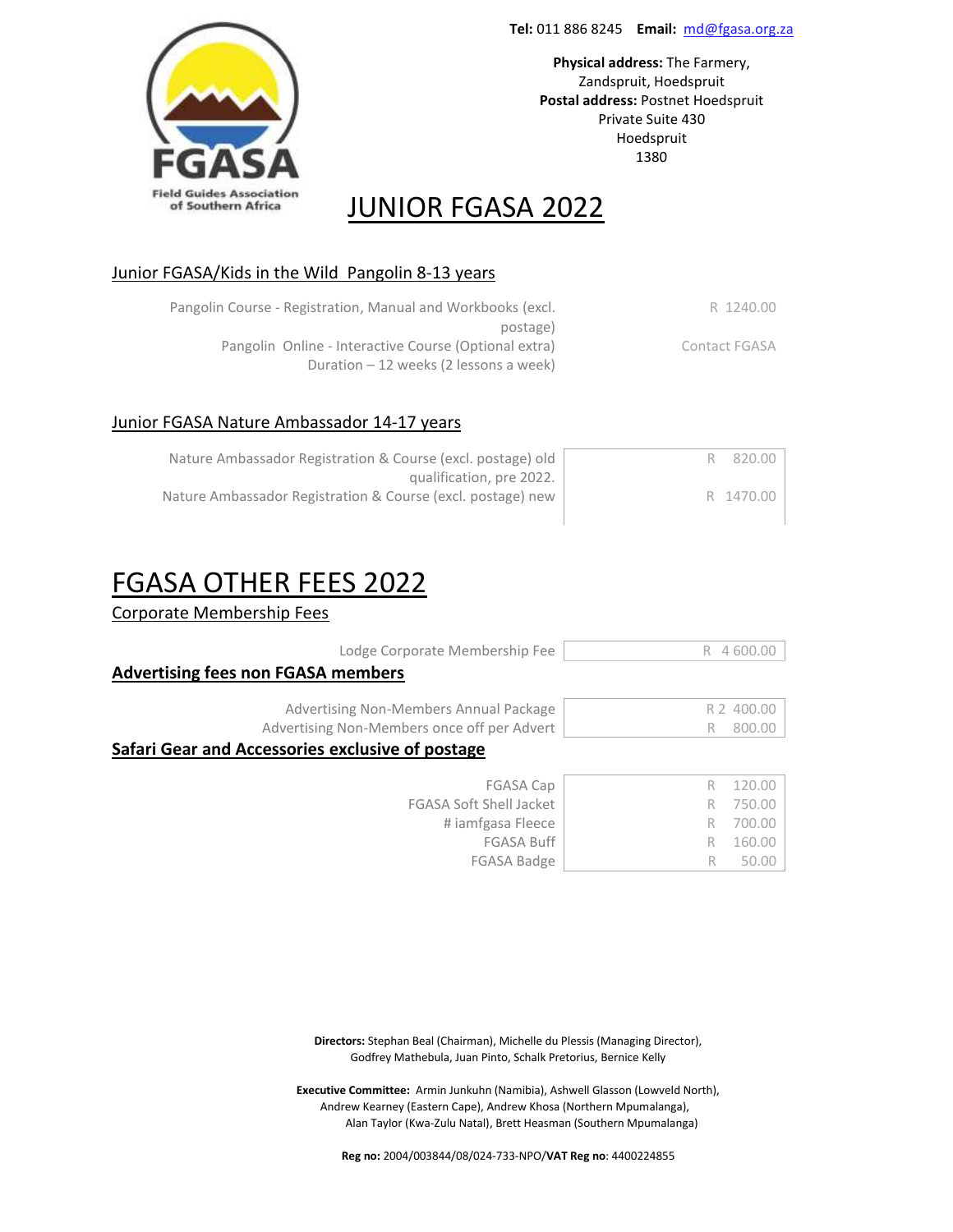**Physical address:** The Farmery, .<br>Zandspruit, Hoedspruit Postal address: Postnet Hoedspruit 2194 Private Suite 430  $1380$ Fontainbleau Hoedspruit



# FGASA BOOK PRICES 2021

|            |   | <b>Apprentice Field Guide NQF2</b>                        |
|------------|---|-----------------------------------------------------------|
| 270,00     | R | Nature Guide Learner Manual                               |
| 280,00     | R | Apprentice Field Guide Study Guide and Learner Workbooks  |
| 170,00     | R | <b>Guiding Skills Learner Manual</b>                      |
| 75,00      | R | Field Guide logbook                                       |
|            |   | <b>Field Guide NQF4</b>                                   |
| 200,00     | R | Field Guide NQF4 Learner Manual                           |
| 200,00     | R | Field Guide NQF4 Learner Workbook1                        |
| 200,00     | R | Field Guide NQF4 Learner Workbook2                        |
| 200,00     | R | Introduction to South Africa                              |
| 170,00     | R | <b>Guiding Skills Learner Manual</b>                      |
|            |   | <b>Elective choices</b>                                   |
| 80,00      | R | Research and Design Workbook                              |
| 150,00     | R | <b>Birding Specialist Workbook</b>                        |
| 100,00     | R | Biome Workbook                                            |
| 80,00      | R | Savanna Biome Manual                                      |
| 465,00     | R | Beat about the Bush                                       |
|            |   | <b>Professional Field Guide</b>                           |
| 220,00     | R | Professional Field Guide Study Guide & Learner Workbook 1 |
| On request |   | The Story of Life and Environment e book                  |
| 220,00     | R | Professional Field Guide Study Guide & Learner Workbook 2 |
| 600,00     | R | Managing Tourism                                          |
| 200,00     | R | Introduction to South Africa                              |
| 220.00     | R | South African General Knowledge Workbook                  |
| 150,00     | R | <b>Birding Specialist Workbook</b>                        |
|            |   | <b>Trails Guide Study Material</b>                        |
| 550.00     | R | Trails Guide & ARH Learner Manual new colour edition      |
| 200,00     | R | Trails Guide Learner Study Guide and Workbook             |
| 110,00     | R | Dangerous Game Log book                                   |

**Directors:** Stephan Beal (Chairman), Michelle du Plessis (Managing Director), Godfrey Mathebula, Juan Pinto, Schalk Pretorius, Bernice Kelly

**Executive Committee:** Armin Junkuhn (Namibia), Ashwell Glasson (Lowveld North), Andrew Kearney (Eastern Cape), Andrew Khosa (Northern Mpumalanga), Alan Taylor (Kwa-Zulu Natal), Brett Heasman (Southern Mpumalanga)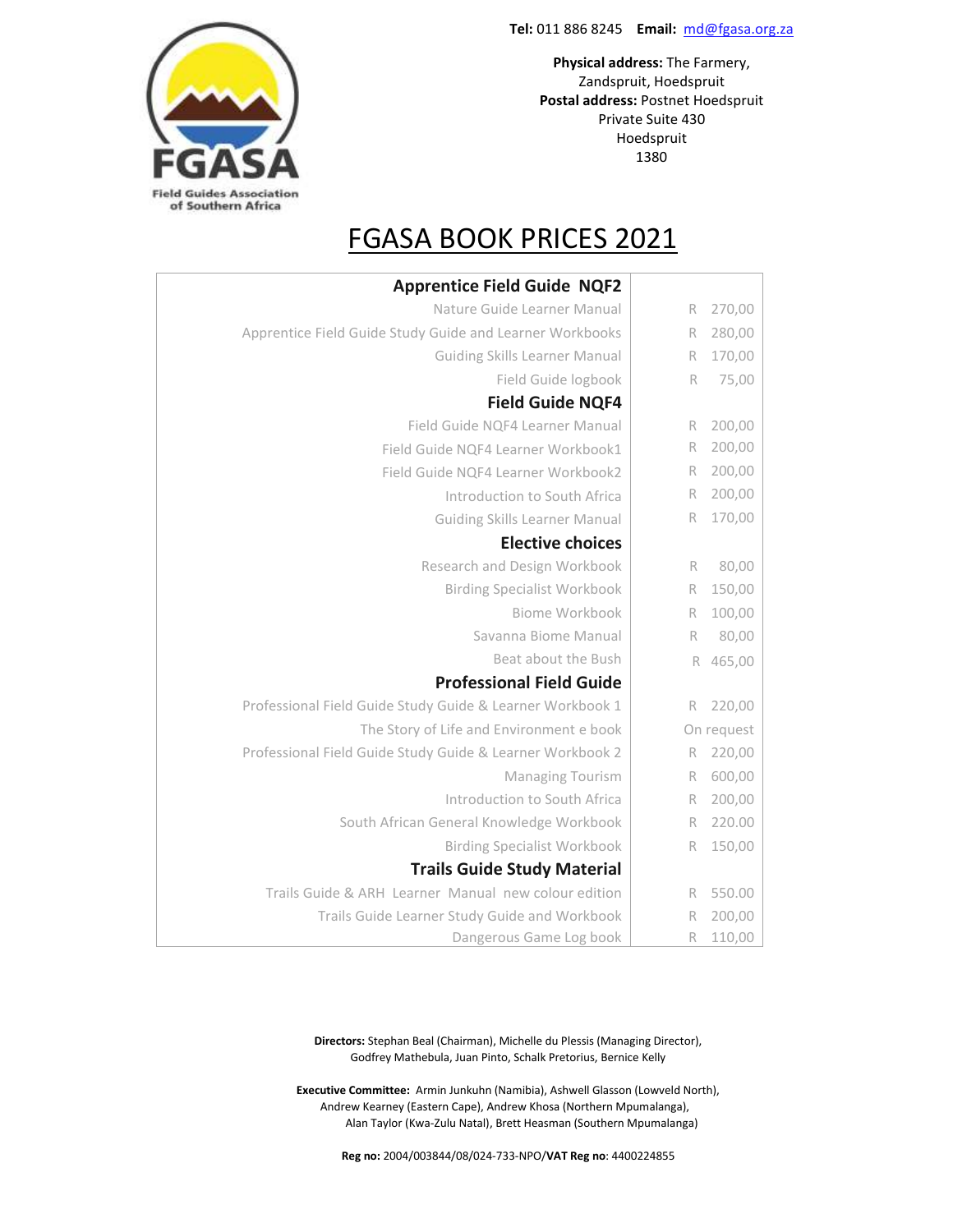

# **Field Guides Association** of Southern Africa

# FGASA BOOK PRICES 2021

| <b>Marine Guide Study Material</b>               |   |        |
|--------------------------------------------------|---|--------|
| Coastal Guiding Learner Study Guide and Workbook | R | 170,00 |
| Coastal Guiding Volume 1                         | R | 155,00 |
| <b>Coastal Guiding Volume 2</b>                  | R | 155,00 |
| Two Oceans                                       | R | 450,00 |
| <b>SKS Material</b>                              |   |        |
| <b>Birding Local</b>                             | R | 270,00 |
| <b>Birding Regional</b>                          | R | 270,00 |
| Dangerous Game                                   | R | 270,00 |
| Workbooks SKS                                    | R | 170,00 |
| <b>FGASA Culture Guide</b>                       |   |        |
| <b>Guiding Skills Learner Manual</b>             | R | 170.00 |
| Workbook 1                                       | R | 170.00 |
| Workbook 2                                       | R | 180.00 |
| Intro to SA                                      | R | 170.00 |
| <b>FETC</b>                                      | R | 170.00 |

## **FGASA Nature Ambassador books**

| Nature Ambassador Books 14-18 years |   |        |
|-------------------------------------|---|--------|
| Nature Guide Manual                 | R | 270.00 |
| Nature Ambassador Workbook          | R | 180.00 |
|                                     |   |        |
| What's that Bird                    | R | 265.00 |
| What's that Bird Workbook           | R | 110.00 |
|                                     |   |        |
| What's that Tree                    | R | 210.00 |
| What's that Tree Workbook           | R | 110.00 |
|                                     |   |        |
| What's that Reptile                 | R | 210.00 |
| What's that Reptile Workbook        | R | 110.00 |

**Directors:** Stephan Beal (Chairman), Michelle du Plessis (Managing Director), Godfrey Mathebula, Juan Pinto, Schalk Pretorius, Bernice Kelly

**Executive Committee:** Armin Junkuhn (Namibia), Ashwell Glasson (Lowveld North), Andrew Kearney (Eastern Cape), Andrew Khosa (Northern Mpumalanga), Alan Taylor (Kwa-Zulu Natal), Brett Heasman (Southern Mpumalanga)